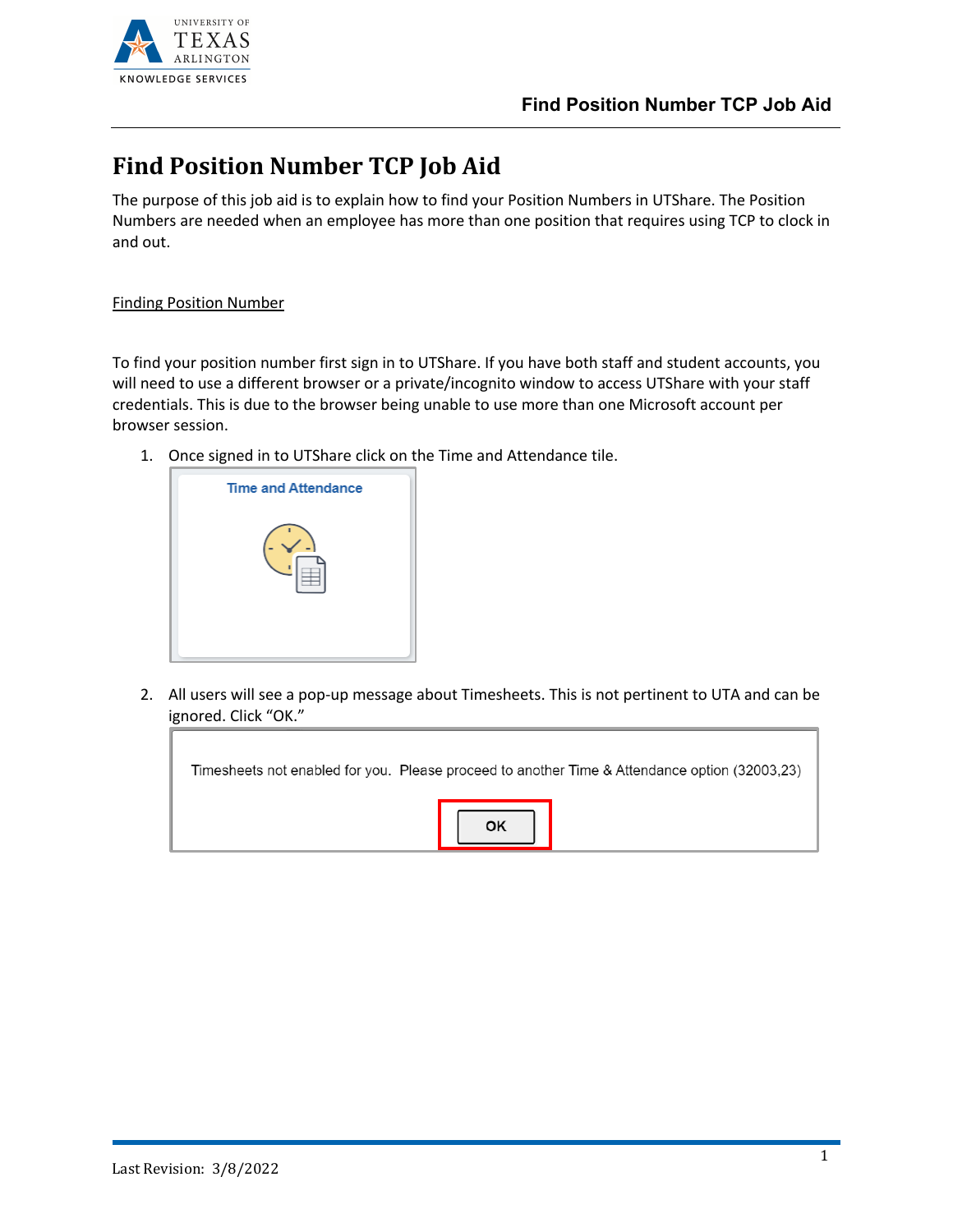

## **Find Position Number TCP Job Aid**

3. From the left menu select "Absence Balance Details"